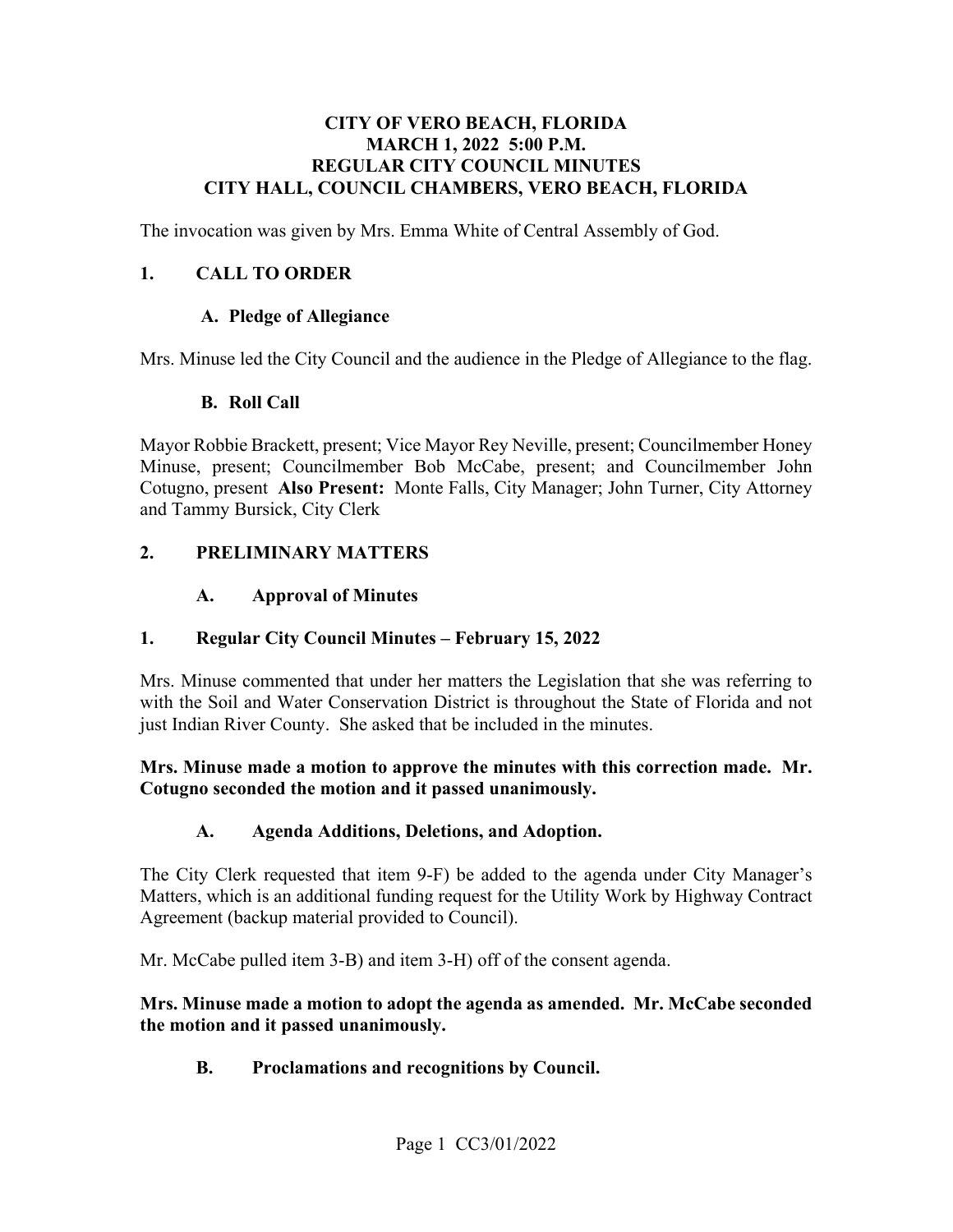#### **1) 50th Anniversary of the Older Americans Act Nutrition Program**

Mr. Cotugno read and presented the Proclamation.

- **3. CONSENT AGENDA** (include amount of expense)
	- **A) 2022 Municipal Elections Agreement**
	- **B) Vero Beach Police Department Body-Worn and In-Car Camera Program Task #1 ([\\$298.715.00](https://298.715.00))**

 discussion last year. They appropriated funds to cover this expense and he thanked Chief Mr. Monte Falls, City Manager, reported that this item 3-B) involves the Vero Beach Police Department Body-Worn and In-Car Camera Program. This was part of their budget Currey and Captain Monaco for all of their hard work in finalizing this contract. He said this is a five (5) year contract, and the first year expenditure will be \$75,000 and it will be \$56,000 for the remaining years.

 the five (5) year service program and they will be budgeting each year after that for this service. It will cover the upgrade for the current 13 vehicles where they have the new system. He said as they add new police cars to their fleet they will have to budget for the Mr. David Currey, Police Chief, added that this will cover the 50 body-worn cameras for watch guard in car system to be able to sync to the cloud and to the body cameras when they get them. Then the 10 cars that were approved for 2021-2022 will also have the new systems to be installed in those cars as well.

Mr. McCabe was impressed that they were using the cloud to upgrade the information directly from the squad cars.

amount of \$298,715.00. Mrs. Minuse seconded the motion and it passed unanimously. **Mr. McCabe made a motion to approve the contract with Motorola Solutions for the Watchguard Body-worn camera and In-car Video-as-a-Service program in the** 

- **C**) Agreement for Consent to Sublease between Bridgeton Real Fund I, L.P. and **Pro Pool Builders LLC**
- **D) Agreement for Consent to Sublease between RMC Holdings Group LLC and Flat Dog LLC**
- **E) Approve Three-Year Contract for Vac-Con Sewer Cleaners and New Way Refuse Vehicle Parts and Repair Services, Expenditures Not to Exceed \$[225,000.00](https://225,000.00)**
- **F) Leisure Square Gymnastics Center (Centerstage) Addition ([\\$214,400.00](https://214,400.00))**
- **G) Agreement Consenting to Assignment of Commercial Lease Agreement between the City of Vero Beach, Patterson-Vero, LLC, and Right Flat, LLC**
- **H) Agreement for Temporary Use of Facilities and Equipment of Vero Beach Police Department Gun Range with Indian River Shores Public Safety Department**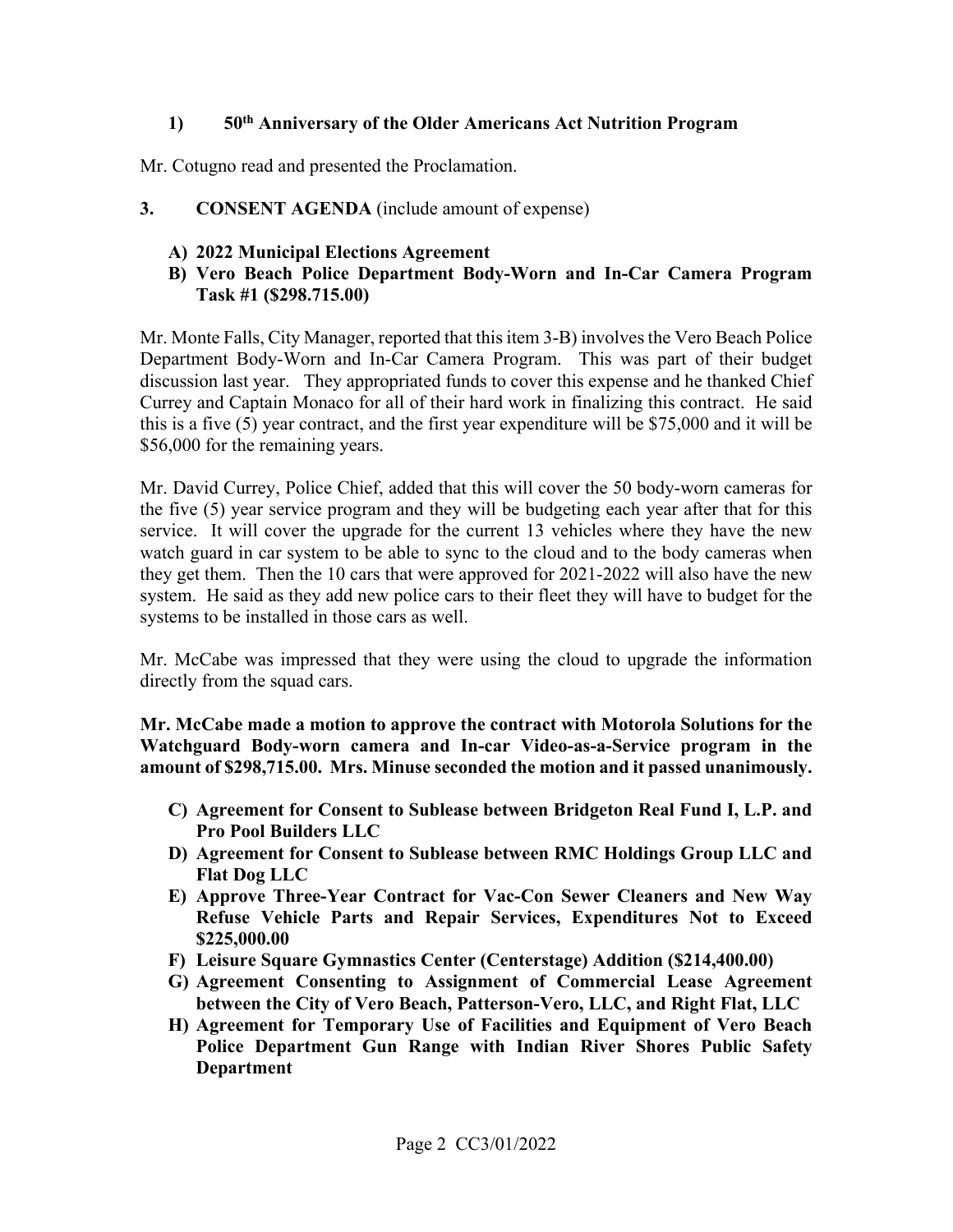other agencies to use the range for training. What Council has in front of them is an community to know that they are good neighbors. Mr. Falls reported that item 3-H) is a housekeeping item. He said that they have a very nice police gun range since the improvements have been made to the range. He said they allow agreement with Indian River Shores to use the range for their training as they have done in the past. They provide their own supplies and clean up after themselves. He wanted the

community to know that they are good neighbors.<br>Mrs. Minuse asked if she was correct that there was not a charge to other agencies to use the range. Mr. Falls said that is correct.

 Chief Currey explained that the Vero Beach Police Department always has one (1) of their instructors at the police range when other agencies are using it. He said their first fire arms safety course will occur this month and will be free to the public.

passed unanimously. **Mrs. Minuse made a motion to approve the agreement for Temporary Use of Facilities and Equipment of Vero Beach Police Department Gun Range with Indian River Shores Public Safety Department. Mr. McCabe seconded the motion and it** 

**Mrs. Minuse made a motion to approve consent agenda items 3-A), 3-C), 3-D), 3-E), 3-F) and 3-G). Mr. McCabe seconded the motion and it passed unanimously.** 

 Wheels" once a week for many years. Chief Currey commented that the Police Department has been delivering "Meals on

#### **4. PUBLIC HEARINGS**

#### **A) ORDINANCES**

**1) An Ordinance of the City of Vero Beach, Florida, amending the Land Development Regulations by Amending Chapter 62, Article III, Commercial Districts, Chapter 62, Article IV, Industrial District, and Chapter 62, Article VII, Airport Master Plan Land Use Zones, to add Commercial Food Services to the list of permitted uses in the C-1, Commercial District, ALI-A1 and ALI-1, Airport Light Industrial Zoning Districts, and M, Industrial District; Amending Chapter 60 (Appendix. Definitions) to add a definition of Commercial Food Service; Providing for Codification; Providing for Conflict and Severability; Providing for Correction of Scrivener's Errors; and Providing for an Effective Date. – Requested by the Planning and Development Director** 

The City Clerk read the Ordinance by title only.

Mr. Jason Jeffries, Planning and Development Director, reported that this is the second and final public hearing of two (2) required public hearings to be held on this Ordinance. He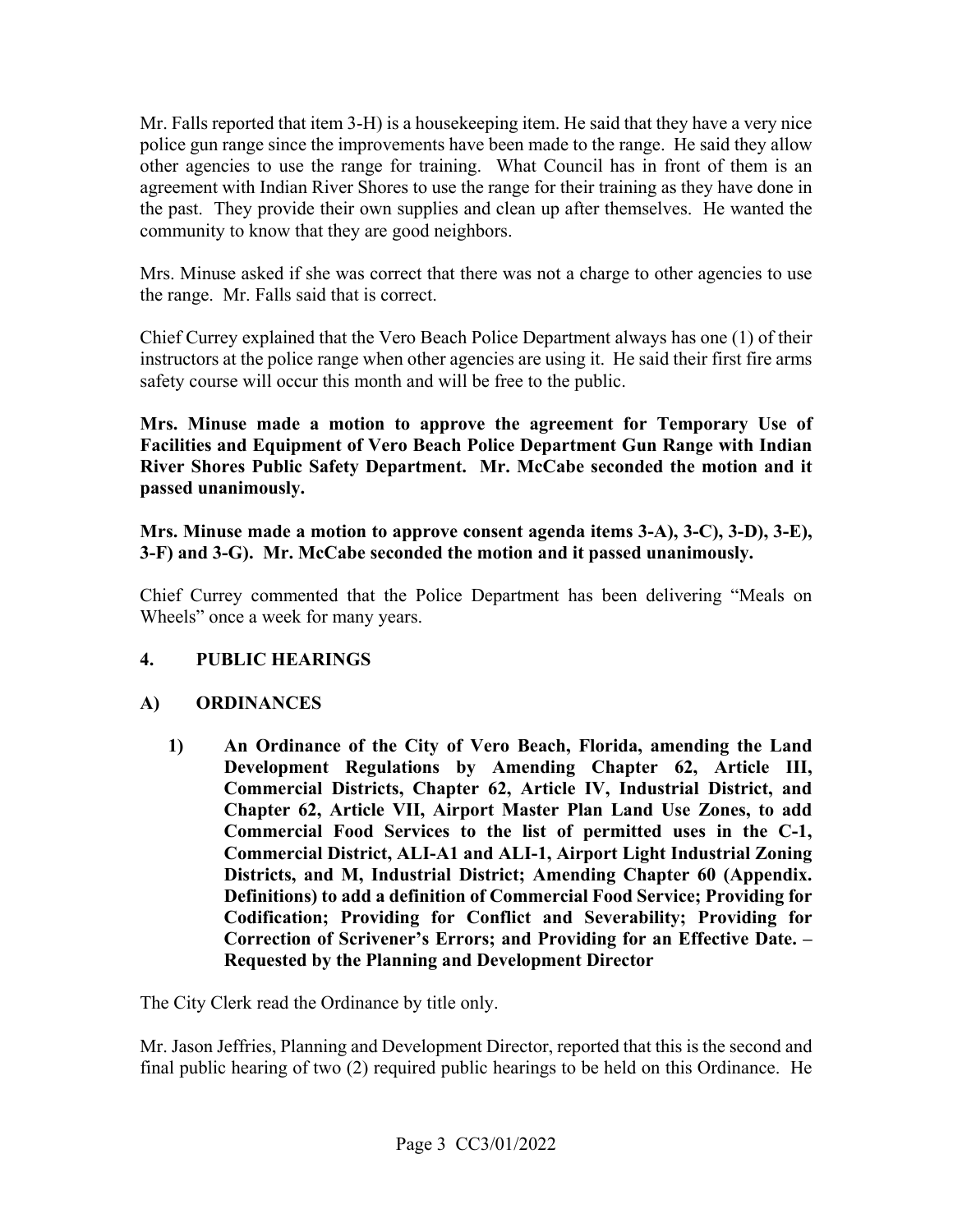said that he made a staff presentation at their last meeting and would be happy to answer any questions that Council has.

Mayor Brackett opened and closed the public hearing at 5:22 p.m., with no one wishing to be heard.

**Mr. McCabe made a motion to approve the Ordinance. Mrs. Minuse seconded the motion and it passed 5-0 with Mr. Cotugno voting yes, Mr. McCabe yes, Mrs. Minuse yes, Vice Mayor Neville yes, and Mayor Brackett yes.** 

 **Election to Submit to the Electors a Proposed Amendment to the Charter 2) An Ordinance Calling and Providing for the Holding of a Referendum in the City of Vero Beach, Florida, on November 8, 2022 at the General of the City of Vero Beach. (Former City Power Plant Site). – Requested by City Council** 

The City Clerk read the Ordinance by title only.

incorporated staying within the 75 words allowed and staff is here to answer any questions. Mr. Falls recalled at the last Council meeting this Ordinance was discussed and Council made some changes to the wording of the referendum question. Those changes have been

 are the Three Corners project and the Marina Master Plan. If the goal is to keep Vero/Vero then both of these projects would not be necessary and would be counterproductive. They (City Council) have to convince the people that this is a good thing to do and reach out to a developer to do this project. He asked Council to please hold off on the referendum Mr. Leonard Markir commented that the recent City Council was proactive for growth in the City. What is happening now is that there are two (2) major projects underway, which approval, which does not need to be finalized until August. This would give them time to reach out to the voters and have some reasonable conversation.

 Beach moving here from New Jersey. She moved here for the small town feel. She lived at the Jersey Shores her entire life and watched it change in ways that she fears may happen here. In the short time she has been here she is already seeing changes in the community. They are now living in a new world through government overreach and her understanding rather than having a hotel there and having it look like Miami. Having a hotel on this Mrs. Fran Hankie (spelling may not be correct) said that she was a new resident to Vero when looking at the Three Corners property is that the voters want to use it for open space property might bring people to this community that otherwise would have no reason to be here. She said they need to ask themselves who they are inviting into this community.

 development. He said some Councils' have tried to preserve this place for many years because they care about it. They all need to focus on what they have here is a treasure. He Mr. Gary Froonjian commented that he left New Jersey 18 years ago and moved to Vero Beach. He said it was a jewel at that time, but not so much anymore because of the started talking about the Marina and was told by Mayor Brackett that this public hearing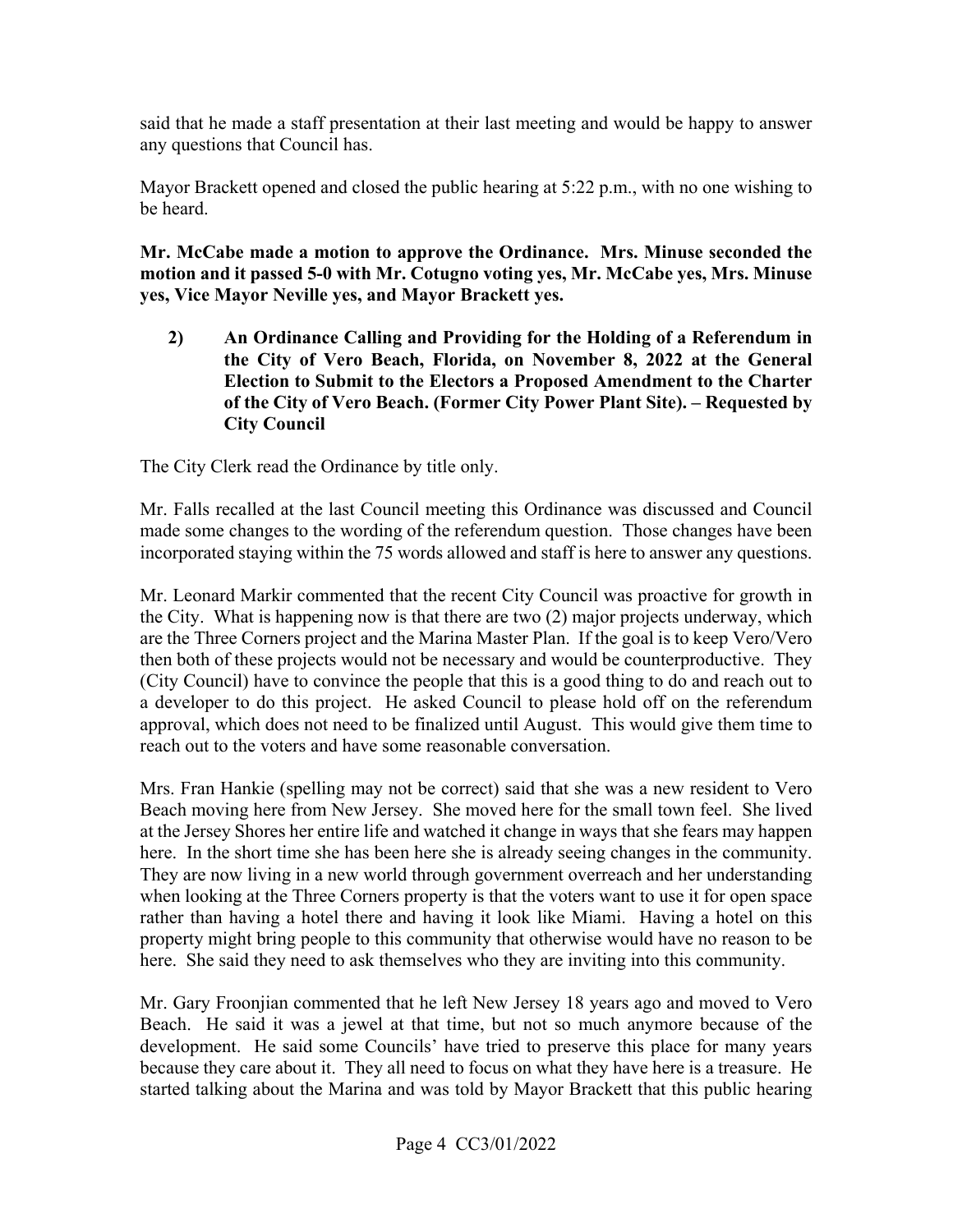was only to talk about the referendum question and Mr. Froonjian was welcome to talk about the Marina under public comments.

 Mrs. Lamarre Notargiacomo started asking questions of the Council such as what was the appraised value of the Three Corners property and adjacent former water purification system.

Mayor Brackett explained that they could not answer that question because this is government property and it is not on the tax rolls.

 Mrs. Notargiacomo said that it is public property and owned by the public. She then asked what would happen if the referendum does not pass.

 Mr. John Turner, City Attorney, explained that if the referendum does not pass then the prior language in the Charter stands.

Mrs. Notargiacomo asked how do taxpayer's benefit if a hotel is built on this property.

Mr. Turner told Mrs. Notargiacomo that she is speaking under Public Comment and there will not be any back and forth discussion.

Mrs. Notargiacomo finished by saying that the City Charter was established to protect their quality of life. The public wants to keep Vero/Vero and they want to have property for recreational use.

 Mr. Barbara Ruddy commented that after hearing some negativity she feels she must say something positive. She said unless someone is very lucky and owns property on the the Lagoon or even having a glass of wine. She said this property looks the same as it did Lagoon or can afford to be a member of an exclusive club they cannot enjoy a dinner on in 1980 and the County has grown a lot. She felt it was time to move forward, which she hopes that they will do and the citizens of Vero Beach will welcome this project.

Mr. Ken Daige read a prepared speech (attached to the original minutes).

 Mr. Ken Daige read a prepared speech (attached to the original minutes). Ms. Vicky Gould commented that she grew up in Vero Beach and has seen a lot of changes and feels strongly that this can be a place to be enjoyed by all ages. They don't want to see a place over run by development, but have good development because they see it coming. This is a concept and they are not sure how it will turn out, but when they began talking to the public two (2) years ago this is the plan that the community wanted to have happen on this piece of property. She said this is not new and most people have heard about it unless they recently moved here. She said what they want to take to a developer is what the enjoy. She reiterated that she grew up in Vero Beach and is very passionate on what community wants. There is a lot of green space being preserved with some development to occur on this property. She agrees that this is their jewel on the water for all of them to happens on this piece of property.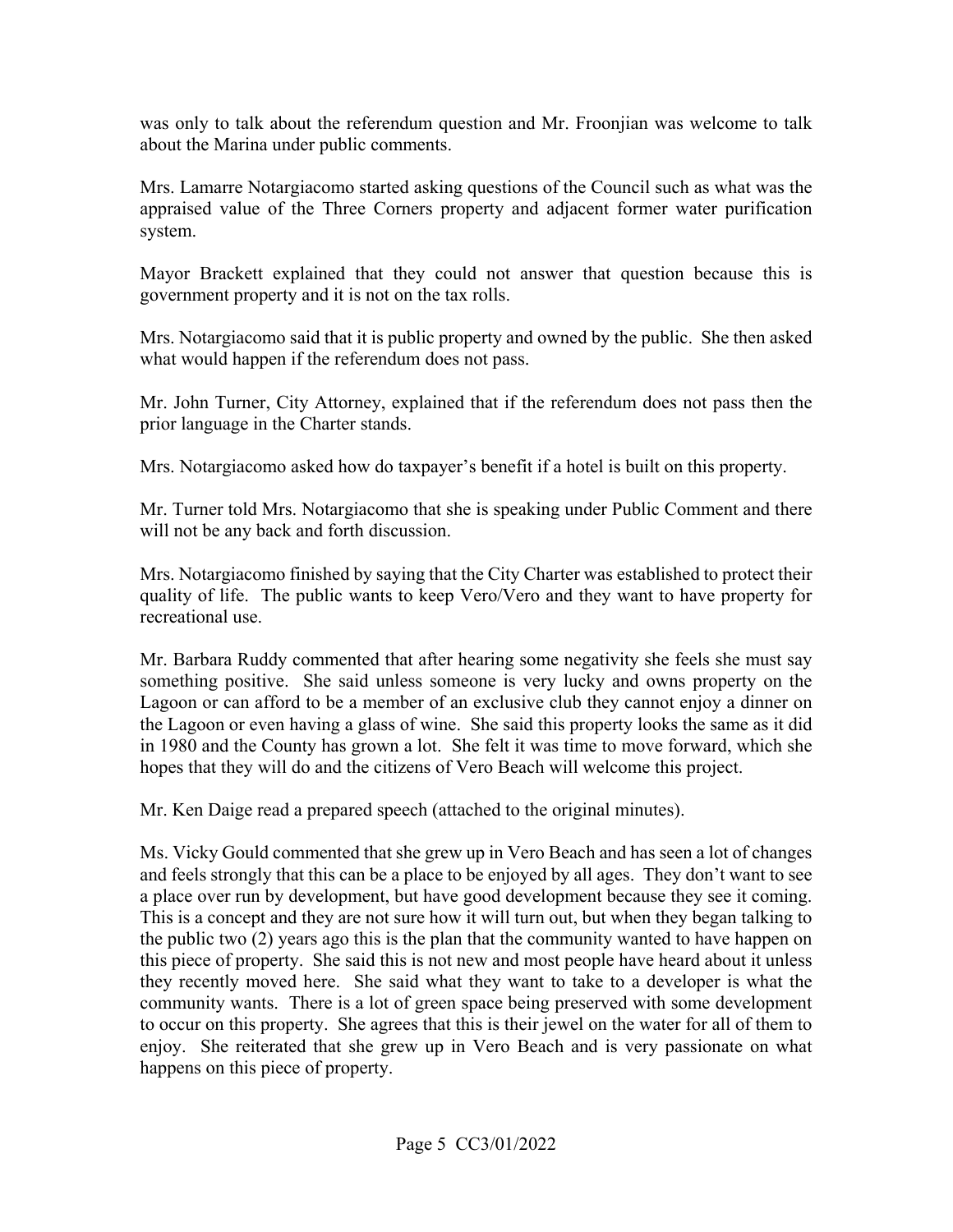a concept, but when a developer gets in and signs a 99-year lease the developer may have project. She said after coming out from COVID it changed everyone's life and world. She negative energy, it is positive energy for the citizens of Vero Beach. Mrs. Ann Whitofer (spelling may not be correct) commented that they may be calling this their own concept. She said this is the citizen's property especially the people on the mainland. It is for all ages of people to come and enjoy. She commented on the traffic and that it will be hard to turn into this property. She said there are 7,500 new residents that have moved into Indian River County and these people have not been involved with this encouraged Council to have conversations with these new residents. She said this is not

 Vice Mayor Neville wanted to make it clear that they are only talking about the north side enjoy and it will be cared for. He said that is the current plan. of the property. The property located on the south stays in the Charter for all to come and

 be taken to the Planning and Zoning Board and then to City Council for a vote. She told Mrs. Minuse commented on what a long process this has to go through before a public/private partnership is formed. She said there will be zoning changes and changes to the Comprehensive Plan that will have to be approved by the State. Then everything will the public that they did not need to be afraid.

 Dr. Melissa Dean commented that she has not heard a whole lot about this plan and she has cautious of what growth they choose so they don't become another Miami. been a resident for 33 years. She said that change is inevitable. However, in her opinion they can control change. She recalled how people were up in arms when Walmart was coming to town. She felt at this point the growth is uncontrolled and they need to be

Mayor Brackett closed the public hearing at 5:55 p.m., with no one else wishing to be heard.

 Mrs. Minuse asked if the referendum met the 75 words or less requirement to be on the ballot. Mr. Turner told her that it does.

 **the motion and it passed 4-1 with Mr. Cotugno voting yes, Mr. McCabe no, Mrs. Vice Mayor Neville made a motion to approve the Ordinance. Mrs. Minuse seconded Minuse yes, Vice Mayor Neville yes, and Mayor Brackett yes.** 

#### **B) RESOLUTIONS**

#### **5.** PUBLIC COMMENT (3-minute time limit)

 He said that he is not a full time resident, but has a long history here in Vero Beach. He loves Vero Beach and would not own a home anywhere else in Florida. He is concerned some repairs, which it needs, but he has some concerns with the expansion that is being Mr. Richard Oatheimer (spelling my not be correct) owns a condominium at Vero Towers. about the Marina expansion plans. He knows that the Marina is in the process of doing planned. He tried to educate himself for this meeting and find out about the boat storage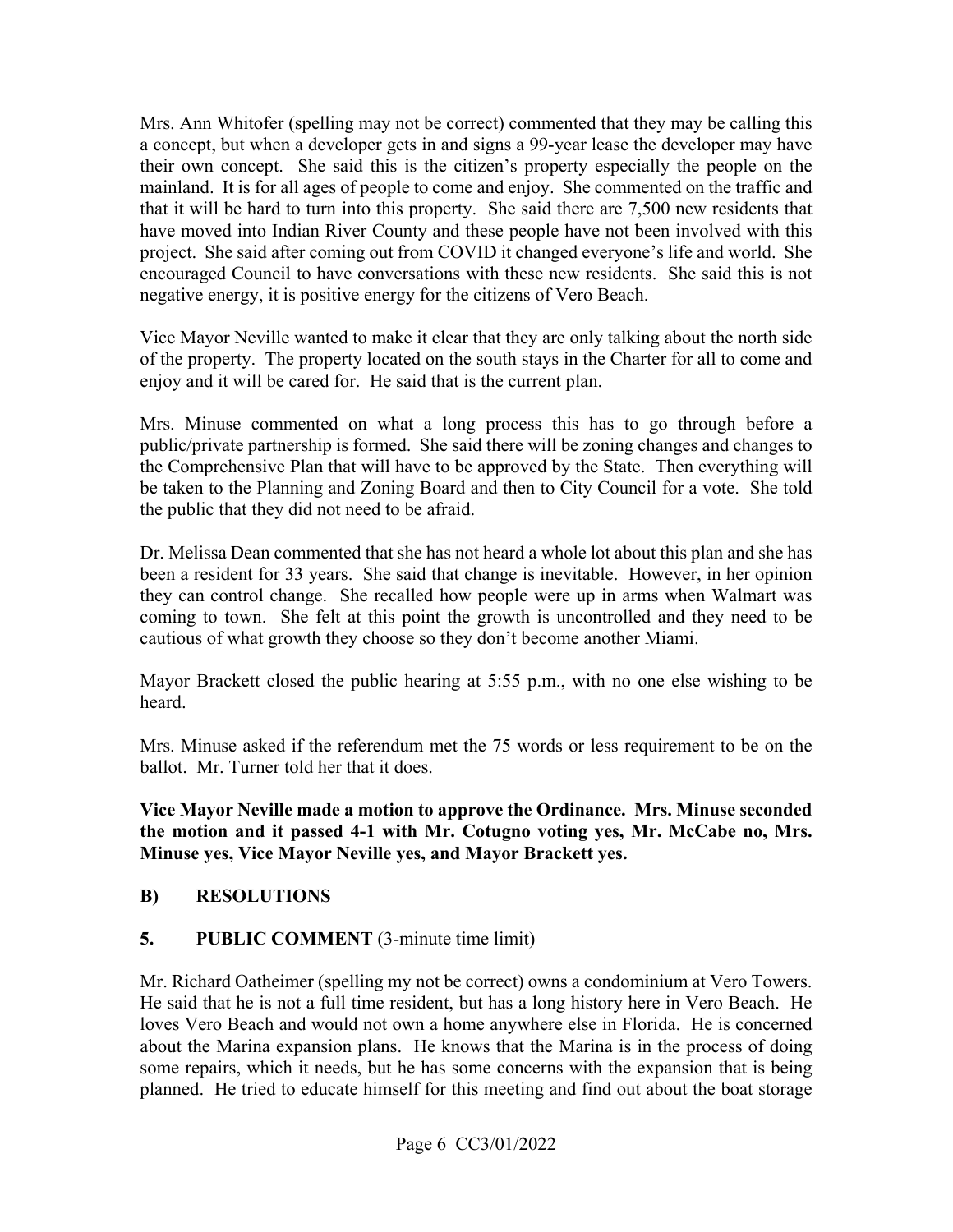building so he read everything that he could find that was on-line. It seems that the existing boat storage is 820 feet and the City wants to accommodate larger boats. He saw the report and the diagram of the building shows that it would double the size of the building. He said that a building of this size will be noticeable. He still does not know what the plan is there seems to be a need to hear input from the community. even after going back and reading the minutes. He has heard that there is going to be a workshop set up to discuss this and wondered if that has been set up yet. He said that no one seems to know when the meeting will be. The community is entitled to be heard and

 Mr. Falls explained that as soon as the City receives the plans to show the community they will work with Council in setting up a workshop. He hopes to do that within the next month.

Vice Mayor Neville mentioned that the City Manager will be talking about the Marina at a meeting to be held at the Yacht Club this Friday. He said anyone wanting to attend that meeting could purchase a ticket.

 where they are with the Marina. Mr. Falls explained at the lunch meeting on Friday, he would be giving a brief update on

 perspectives or is it just a plan. He asked does the City have plans to have a 160-foot rack Mr. Leonard Markir wondered if a presentation will be made with drawings that include storage building.

 Mr. Falls commented that he has gone on record as saying that the drawings/plans are not completed yet and are being drawn up by a local competent architect.

 Mr. Markir asked will the drawings show the scale of the boat building and will the public understand what it really means.

Mr. Falls answered yes.

 boats will be housed in the boat storage building and how the loan for that money will come from the City to the Marina. Mr. Markir brought up the conflicting information that he has read concerning how many

 Mr. Ken Daige commented that Vero Beach is very special. He said that there have been said the citizens of the community are becoming concerned with all the development that about development in the County. He said their neighbors throughout the City are special and unique. He said if a citizen does not like the decision that an elected official makes changes, but the people before them have put in protection to keep their quaint City. He is going on. He was concerned with the County and the wrong people making decisions then they need to let them know.

#### **6. CITY COUNCIL MATTERS**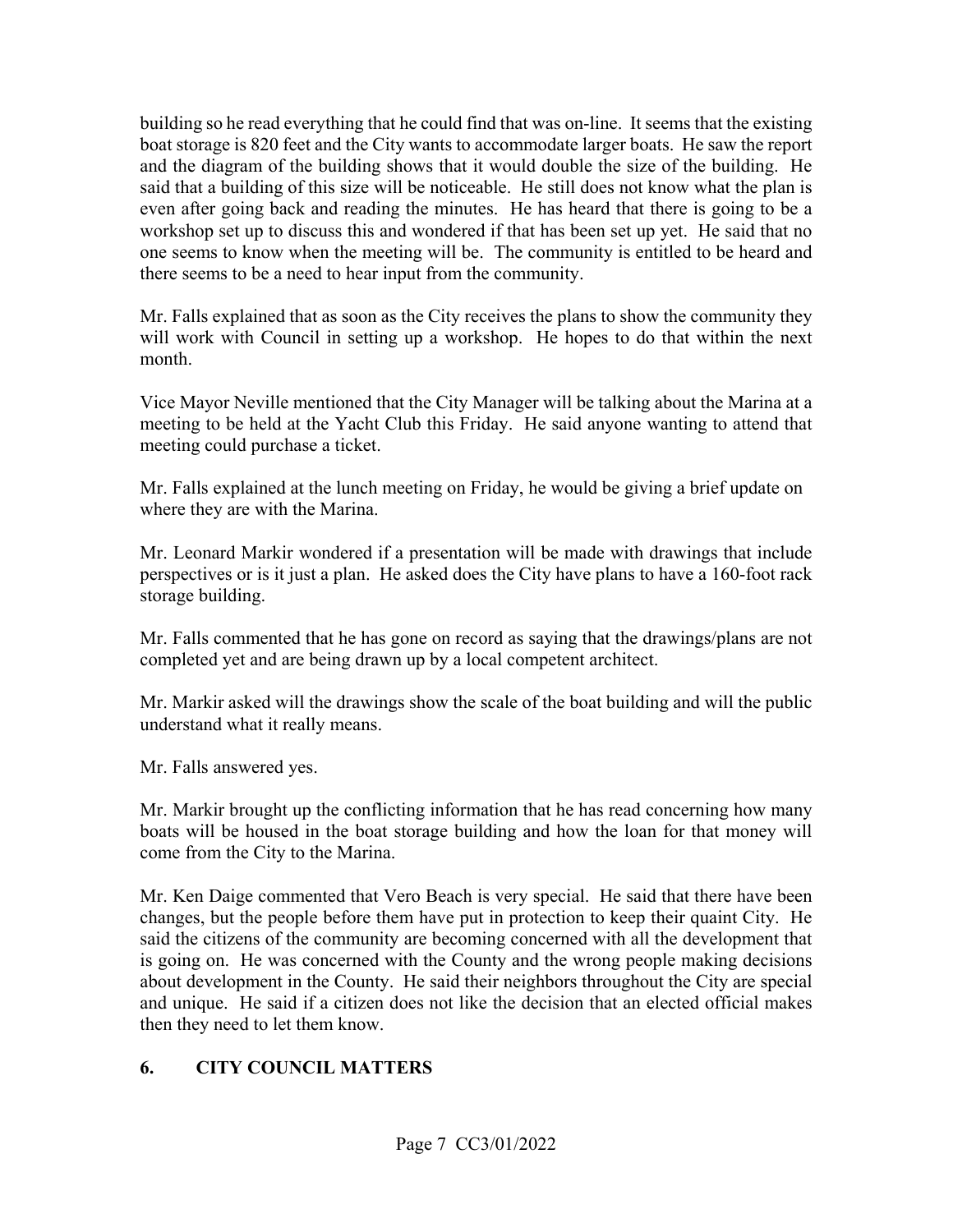#### **A) NEW BUSINESS**

**B) OLD BUSINESS** 

# PUBLIC NOTICE ITEMS FOR FUTURE PUBLIC HEARING **7. PUBLIC NOTICE ITEMS FOR FUTURE PUBLIC HEARING Public Hearing will be heard on March 15, 2022 at 9:00 a.m.**

 **rate as all non-union City Employees; the City Charter be reviewed at least and work with the Supervisor of Elections on Performing Election Duties A) An Ordinance of the City of Vero Beach, Florida, Adopting an Amendment to the City Charter which would Repeal and Replace that the Mayor receive a salary of [\\$1,300.00](https://1,300.00) per month and City Council receive a salary of [\\$1,075.00](https://1,075.00) per month and then receive an annual increase at the same every eight (8) years by a Charter Review Committee; the City Canvassing Board be composed of the City Clerk, City Manager, and City Attorney, imposed by General Law and include Edgewood Park in Section 5.05 of the City Charter.** 

The City Clerk read the Ordinance by title only and announced that the public hearing on the Ordinance would be heard on March 15, 2022 at 9:00 a.m.

#### **Public Hearing will be heard on March 15, 2022 at 9:00 a.m.**

 **"Commissions and Boards," of Chapter 2, Administration , of the Code of B) An Ordinance of the City of Vero Beach, Florida, Amending Article III, the City of Vero Beach; Revising Duties of the Tree and Beautification Commission; Providing for Codification; Providing for the Correction of Scrivener's Errors; Providing for Conflict and Severability; and Providing for an Effective Date. – Requested by the Public Works Department** 

The City Clerk read the Ordinance by title only and announced that the public hearing on the Ordinance would be heard on March 15, 2022 at 9:00 a.m.

#### **8. CITY CLERK MATTERS**

#### **A) Appointments to the Tree and Beautification Commission and Marine Commission**

#### **Tree and Beautification Commission**

Mrs. Tammy Bursick, City Clerk, reported that the Tree and Beautification Commission was the last Commission to be restructured from a seven (7) member Commission to a five (5) member Commission. The following people are interested in serving on the Tree and Beautification Commission: Cindy Roberts, Fran Robinson, Rebecca Siplak, Opal Nelson and Katherine Booth.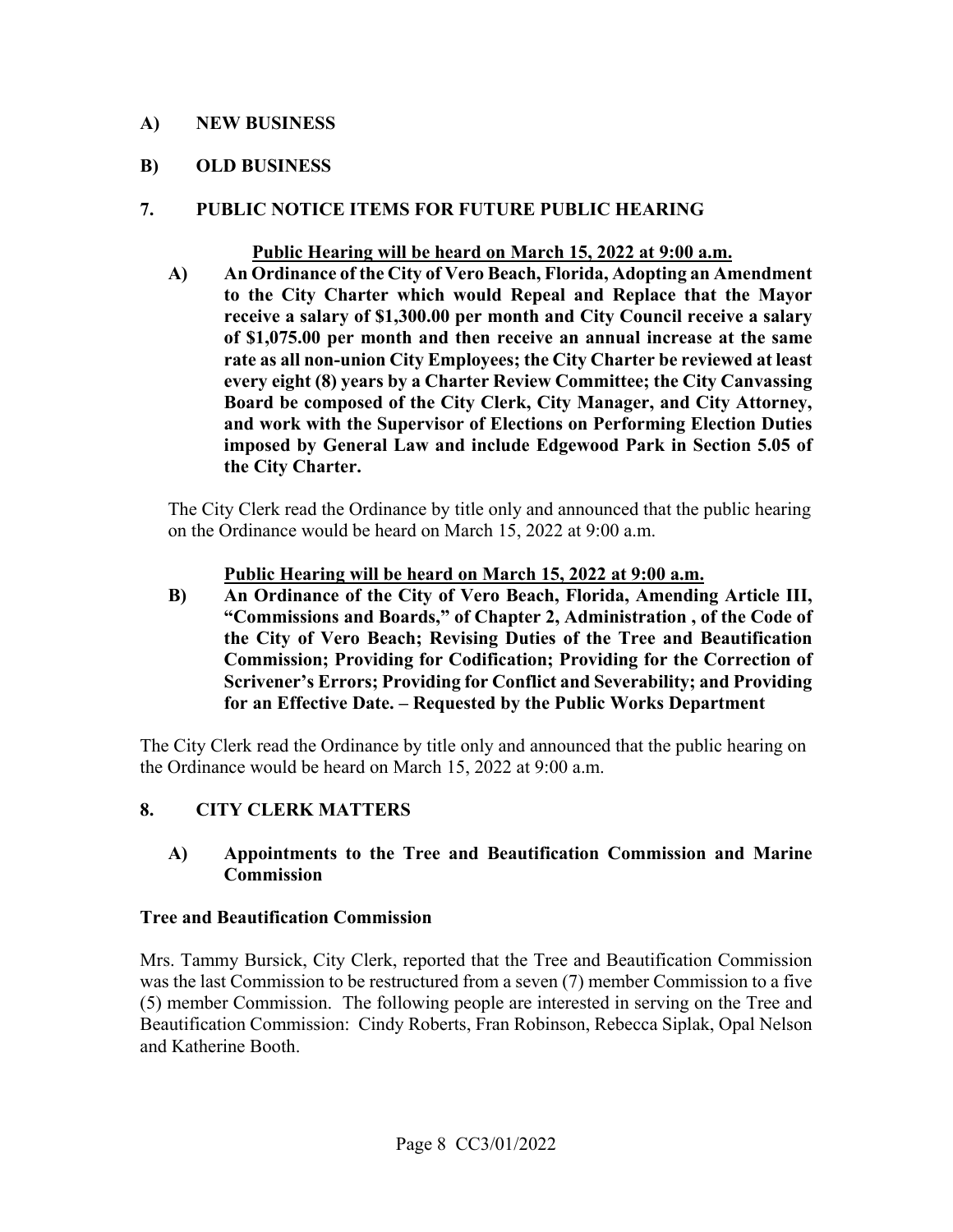# **Siplak, Opal Nelson and Katherine Booth to the Tree and Beautification Commission. Mr. Cotugno seconded the motion and it passed unanimously. Mrs. Minuse made a motion to appoint Cindy Roberts, Fran Robinson, Rebecca**

#### **Marine Commission**

 There is one (1) application on file from Mr. John Millward who resides in the City and The Marine Commission presently has an alternate position open on the Commission. would like to serve on the Commission.

Council agreed to wait on making any appointments to the Marine Commission to see if they receive any more applications. They asked the Clerk to bring this item back to them in 30-days.

#### $\mathbf{Q}$  (Staff/Consultant special reports and information items) **9. CITY MANAGER MATTERS** (include amount of expense)

#### **A) Beach Basket Program (up to \$1,500 annually)**

 placement of beach basket stations at the City and County Beach Park facilities. City Lane beach access, and South Beach Park. This program has reduced the trash at their clean. He said that Coastal Connections has continued the program on an interim basis and has submitted a proposal to continue the program through September 2022. The total discuss whether to continue it at the annual budget meetings. Mr. Falls reported that Coastal Connections initiated a pilot beach basket program back in February 2020 and the pilot program ended December 31, 2021. The program included facilities included Jaycee/Conn Beach, Sexton Plaza, Humiston Beach Park, Flamevine beach Park facilities and engages the public on the importance of keeping their beaches contract cost is \$1,500 annually and would be funded by the Grounds Maintenance Division of Public Works. The City would evaluate this program on an annual basis and

Vice Mayor Neville commented on what a great organization that Coastal Connections is and how much they do for this community, primarily keeping their turtles safe. He thanked them for all they do.

 all the time. Mayor Brackett added that this group of people have a lot of energy and they are on the go

#### **Mrs. Minuse made a motion to approve the Beach Basket Program for City Beach Park facilities. Vice Mayor Neville seconded the motion and it passed unanimously.**

Ms. Kendra Cope, Founding Director and Project Manager of Coastal Connections, extended her gratitude to Council for approving this request. She said it is a pleasure to do this work in the City and provide this service.

#### **B) Beachside On-Street Parking Options (PW Project #2018-13)**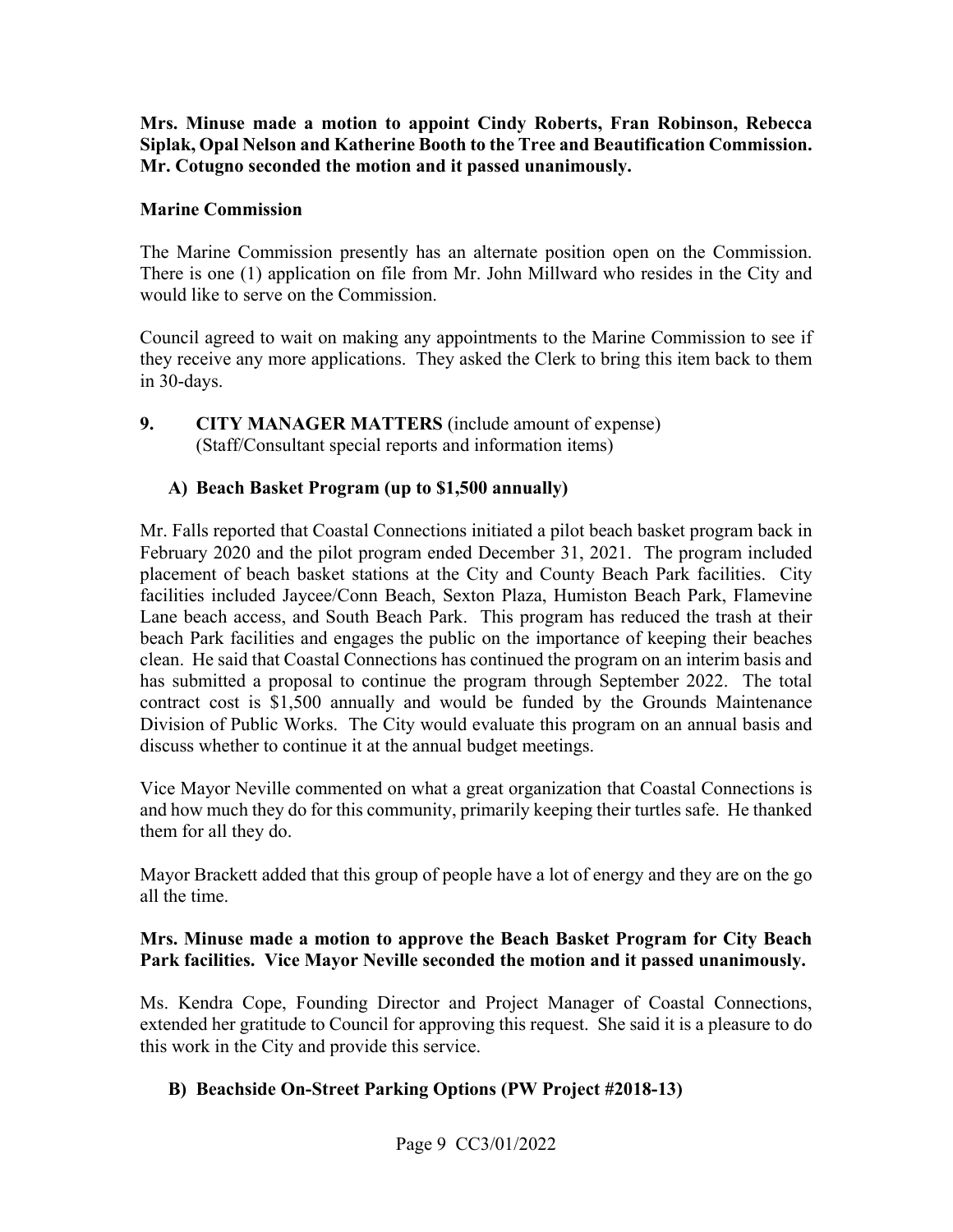Kimley-Horn was hired to complete a parking study of the Ocean Drive/Cardinal Drive area in an effort to assess current parking conditions and future parking demand. At the January 21, 2020, Council meeting Kimley-Horn presented the final report of the to commercial and multifamily residential properties. Of the 79 parking spaces there are Mr. Falls reported that he just needed some direction from Council concerning the beachside on-street parking options that were discussed some years back. He said that Beachside Parking Study. One of the short term solutions recommended in the study was to add 79 on-street parking spaces as shown in the report. The total cost to add 79 parking spaces would be \$520,250. Of the 79 parking spaces, 63 of the spaces are located adjacent an estimated 29 specs adjacent to commercial properties. He just needed some direction from Council on how to proceed with this matter.

 Vice Mayor Neville was not certain that diagonal or parallel parking would be very effective. He said people will not seek those parking spaces out in order to park in them. He was pretty confident that the employees at the hotels would not. He commented on the cut through traffic and people who drive to fast on these narrow streets without having additional parking spaces on them. He said even when someone finds a parking spot in most cases they have to pull in someone's driveway and back out in order to park in the space. He was not sure that this would work out in the end for what they are trying to that. If they recall in the Kimley-Horn report they recommended using privately owned were privately owned, which would leave them 1481 spaces. All they need to do is work negativity in the past about doing this, but maybe it is time to try it again. He said that the beachside area is not the only place in need of parking. He said the downtown area also accomplish. The beachside community is under stress all the time for commercial development and this will be changing the look and feel of that area. He is reluctant to do parking spaces. He went over some of the data that outlined how many parking spaces with some of these property owners who would benefit to having parking spaces for their customers to park in. He encouraged them to communicate with these landowners who have these parking spaces and work with them on a trial basis. He said it would not be that expensive. They could put some signs up and get some stickers. He feels that the biggest issue is the hotel employees who park in those spaces. He knows there has been some needs additional parking.

 Mayor Brackett would like to see staff come back and give the Council more information on the second and third option and see how that works. He doesn't disagree with the Vice Mayor, but the City has tried to talk to the business owners for years about their parking spaces and they don't want the City to use those spaces. He said if they could find a able to find anyone willing to do it. He said that goes for the downtown area also. business that would do a shared parking agreement he would love it, but he has not been

Mr. Cotugno stated that he has had conversations with the Oceanside Business Association and they can't come to an agreement among themselves on how many parking spaces they need or do not need. He knows that there is a long term issue that needs to be solved, but for now they need to be looking at the short term and medium term solution. He wanted staff to have conversations with the Oceanside Business Association and solicit what their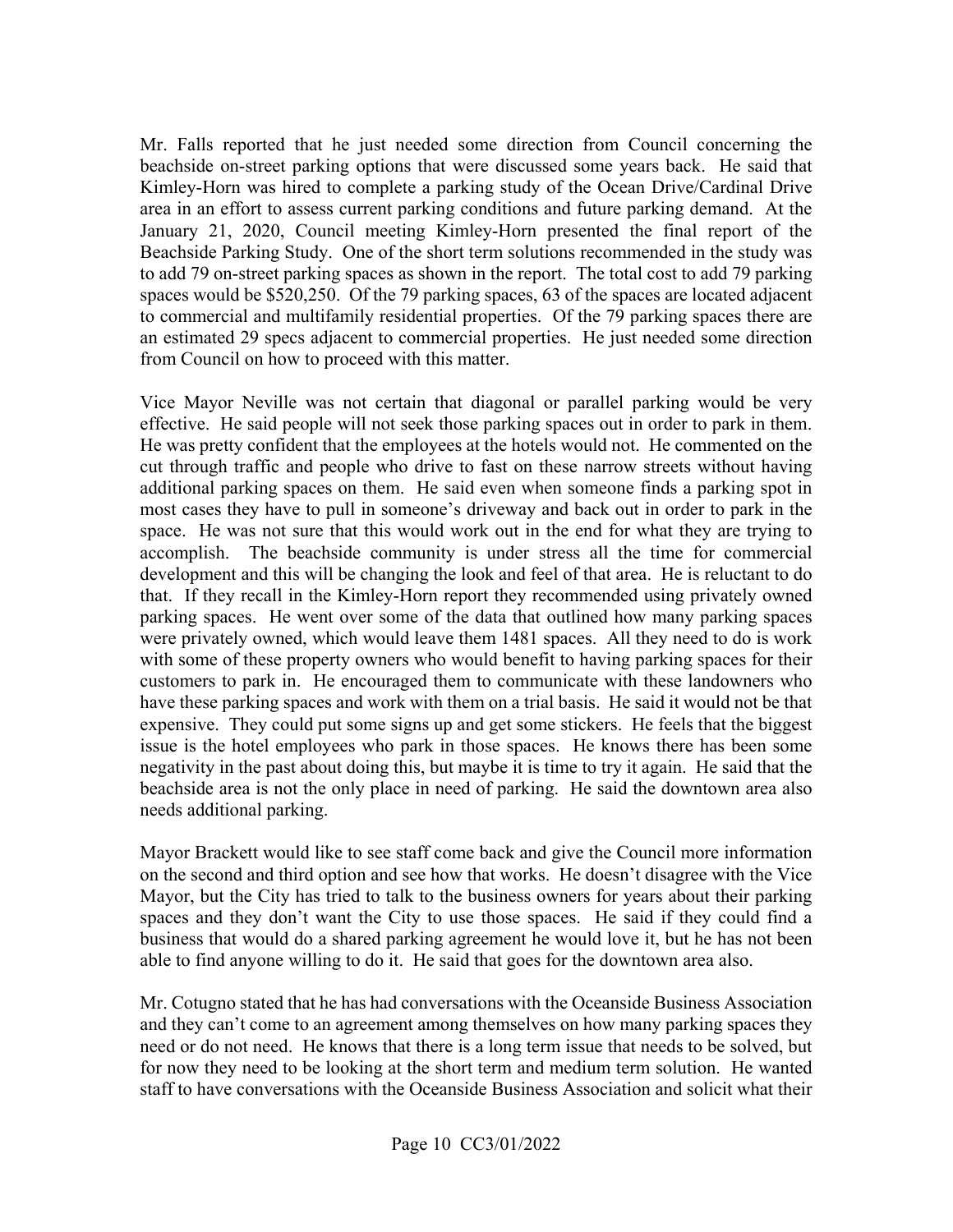comments are. He said trying to get business people to open up their parking spaces is the get those 29 spaces done and something to consider for the short term. definition of insanity. They are just doing the same thing over and over and not getting any results. He said engaging with the Oceanside Business Association would be a good way to have some feedback. He looked at the plan from Kimley-Horn and it shows that there are 29 spaces available and if they were going to try to alleviate any present problems that would probably be the way to go and the investment on that was around \$200,000 to

 to know what the success has been with having the new system in place. He brought up the people being accused of hogging the parking spaces on the beachside, such as the hotel prior to the investment of the license plate readers. He knows it is a problem, but it is only visiting it is not the biggest problem that they have to solve. Mr. McCabe brought up the investment that the City made in allowing the Police Department to use automatic license plate readers for their traffic enforcement. He wanted employees and wondered with having this investment if there has been an impact on the number of people hogging the parking spaces. He said the Kimly-Horn study was done two (2) months out of the year and the rest of the year when there are not so many people

 Mayor Brackett commented that it seems to be longer than two (2) months where they are for the long term solution he doesn't want to rely on police enforcement to run one (1) parking spaces. They need to continue looking at this and seeing if those 29 spaces could seeing this problem. He said the season seems to be getting longer all the time. He thinks customer off so another customer can park in that spot. He said they need to have more be done readily.

 them back and forth on a bus. She said all of this was addressed and they finally were parking agreements between business owners where government is not involved, but she protected from someone pulling in their driveway and turning around. These are all matters see that continue because that is who they are in Vero Beach. Mrs. Minuse recalled working with the Chamber of Commerce some years ago when they addressed this issue and they looked at having employees park at Riverside Park and bring looking at enforcement on the length of parking times. She said whatever decisions that Council makes has to be in the best interest of the business owners. She is a big fan of realizes they are limited on space in order to do that. The neighborhoods need to be that have been discussed and are reasonable concerns. She has made a point of driving around the beach district during this tourist season and she notices a whole lot of happy faces. She doesn't see anyone unhappy because they had to park far away. She wants to

Mr. Falls said that he has the direction that he needs and will be bringing some things back to Council.

Vice Mayor Neville asked if they considered doing some type of construction would he bring back a concept plan. He knows that the funding part of it is an element.

Mr. Falls agreed and said that it would need to go through the budget process.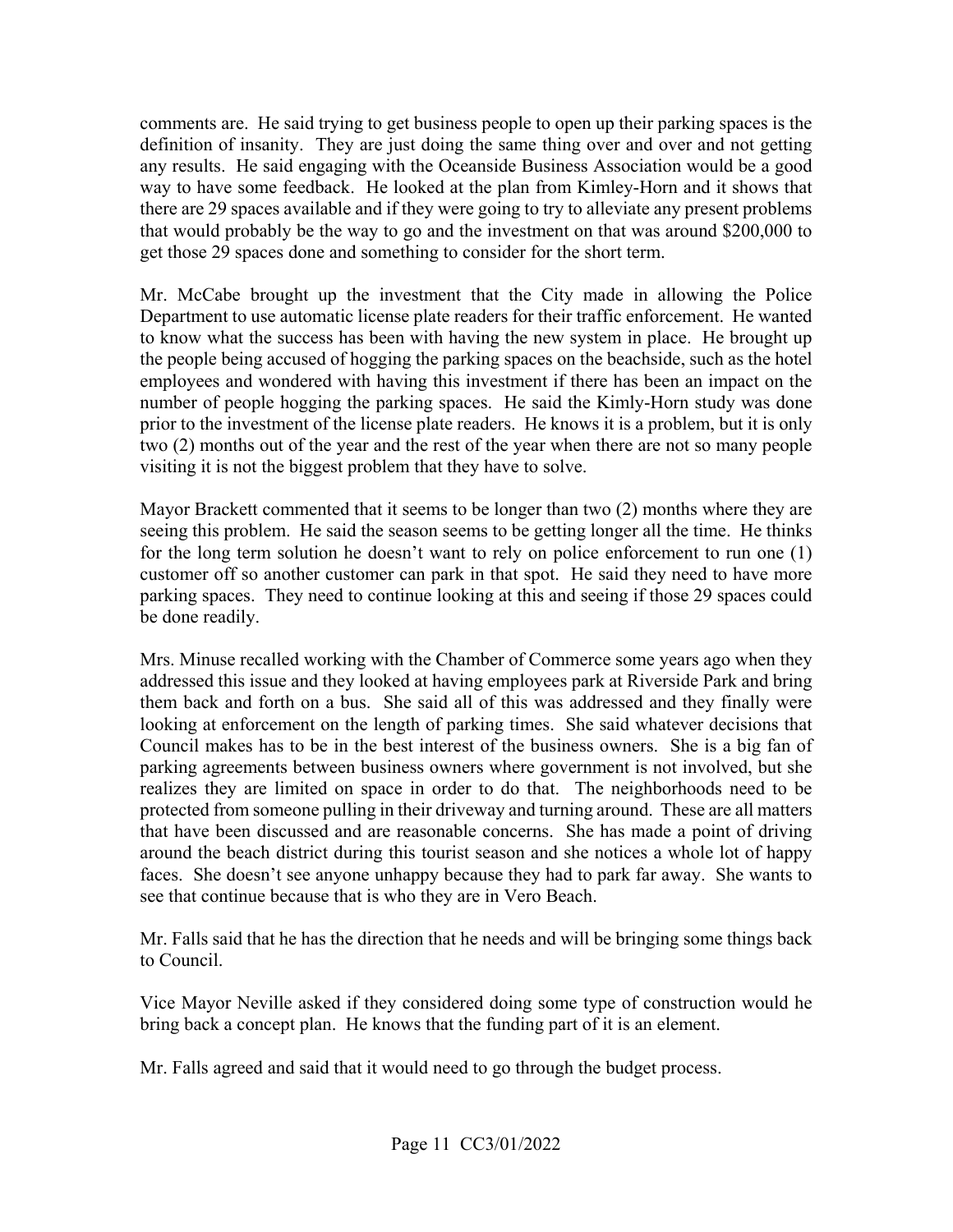#### **C) Proposed Request for Information (RFI) for Development of Three Corners Property**

add to it. He said staff plans to get this out on March  $10^{th}$ . Mr. Falls brought up the proposed Request for Information (RFI) for the development of the Three Corners project. He asked Council if there is anything that they would like to

 developers interested in working with the City on the Three Corners project. It goes over Mr. Jeffries reported that the document is geared towards identifying any qualified the zoning of the property and what it could potentially be based on the master concept plan and how that was developed.

Vice Mayor Neville asked Mr. Jeffries when he expects getting responses back from the developers.

Mr. Jeffries said that they would give the developers 45-days to respond and will bring back a summary of those responses to Council in May or June.

 Mr. Cotugno commented that they discussed briefly about requiring a fee for people responding.

 Mr. Jeffries said that would be a part of the Request for Proposals (RFP) process after the referendum has passed.

 Mr. Cotugno realizes the limited resources that are available to staff and going through all the RFI. He said by asking for an investment on their part, the type of developer that they want should be able to pay a fee and have an opportunity to bid on this project. If they go to an RFP and additional people want to participate in the RFP process and not the RFI process he is sure that they can work out a clause in the contract that would allow the this information takes time, effort and knowledge. He said there are not that many people working in the Planning and Development Department. He said an RFI would not require an investment on the developers' part other than putting something together in response to developers who submitted an RFI to get some type of credit so they don't have to double pay. He would like to see that considered before sending this RFI out.

 Mayor Brackett asked the City Attorney if that requires an Ordinance to start charging fees on RFI's.

 Mr. Turner said any time they have a rate issue an Ordinance would need to be passed. In this case what is needed is to request action from Council if they wanted to proceed in that direction. He doesn't know if the Planning and Development Director has even thought of an amount that the City would charge. He doesn't want to hold this up because he knows they are trying to get it out on March  $10^{th}$ .

 Mr. Falls said if this is something that Council wants to do then they need to make that decision tonight so they can still have the RFI go out on March  $10<sup>th</sup>$ .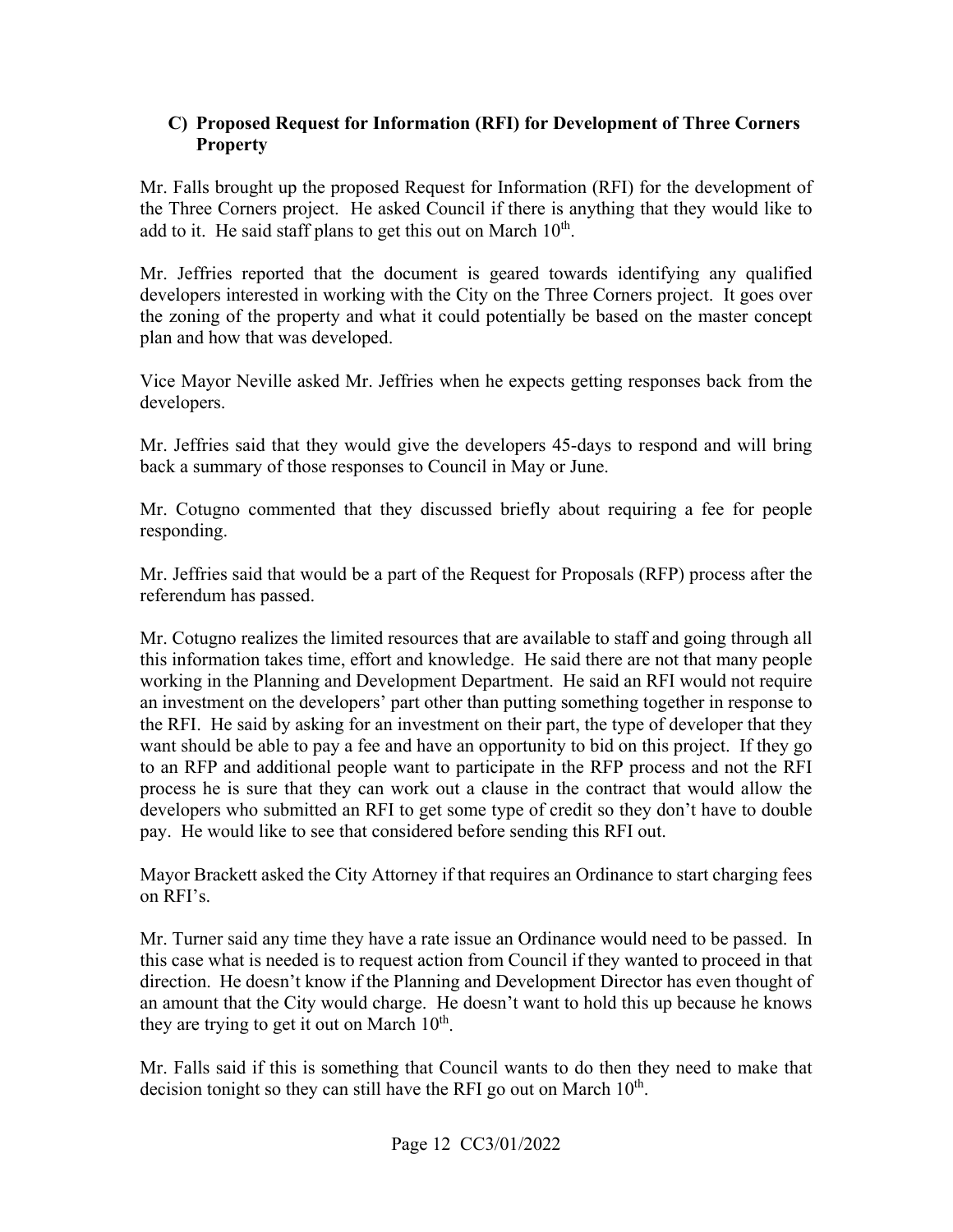Vice Mayor Neville asked Mr. Jeffries if he has had any experience in this kind of matter before and charged a fee for an RFI.

 Mr. Jeffries reported that he has dealt with a lot of RFP's and fees were not charged. He those so there will be a cost to the City. He reiterated that the RFP is what will be very understood that they would be looking at charging a fee when they went out for RFP's. He said at that point they probably will have an outside person helping them with evaluating time consuming and a lot of time will be spent going through them.

 Mr. McCabe commented that they want to encourage as many people as they can to respond different story. In that case they want whoever is responding to them to be very serious and interested and don't have a problem with paying to submit the RFP. to their RFI and putting a fee on that may limit who responds. He said the RFP is a whole

 developer is making as to whether or not to give the City information. She said it is their Mrs. Minuse commented that it seems to her that this is a business decision that the decision whether they are interested or not.

Vice Mayor Neville asked if it was their intention to evaluate the RFI and then give opportunities for opening bids for RFP's from that list.

 show the developers that are interested and just gives Council more information as they head towards the referendum. Mr. Jeffries explained they would be bringing back a summary of what the responses are from the RFI's submitted. The responses will not be very extensive. The summary will

the City on this project if the referendum passes. Mr. Falls added that it gives the public some information. They can let them know that a feasibility study has been done and there are some developers interested in working with

Mr. McCabe added that this is free information on what a developer considers viable for this property.

 Mr. Turner commented that a question that has come up is whether a developer or RFP if they had not furnished information for the RFI. He said that needs to be cleared up organization was interested in the project if they would be prevented from submitting an now.

 from submitting an RFP even if they didn't receive an RFI from them. Mr. Falls stated that it would be staff's recommendation that they don't exclude someone

Mrs. Minuse said that sounds like good business.

Mr. Cotugno questioned what an RFI process does. He said if it is not a weeding out process then what is it giving them. If they are going to allow people who don't respond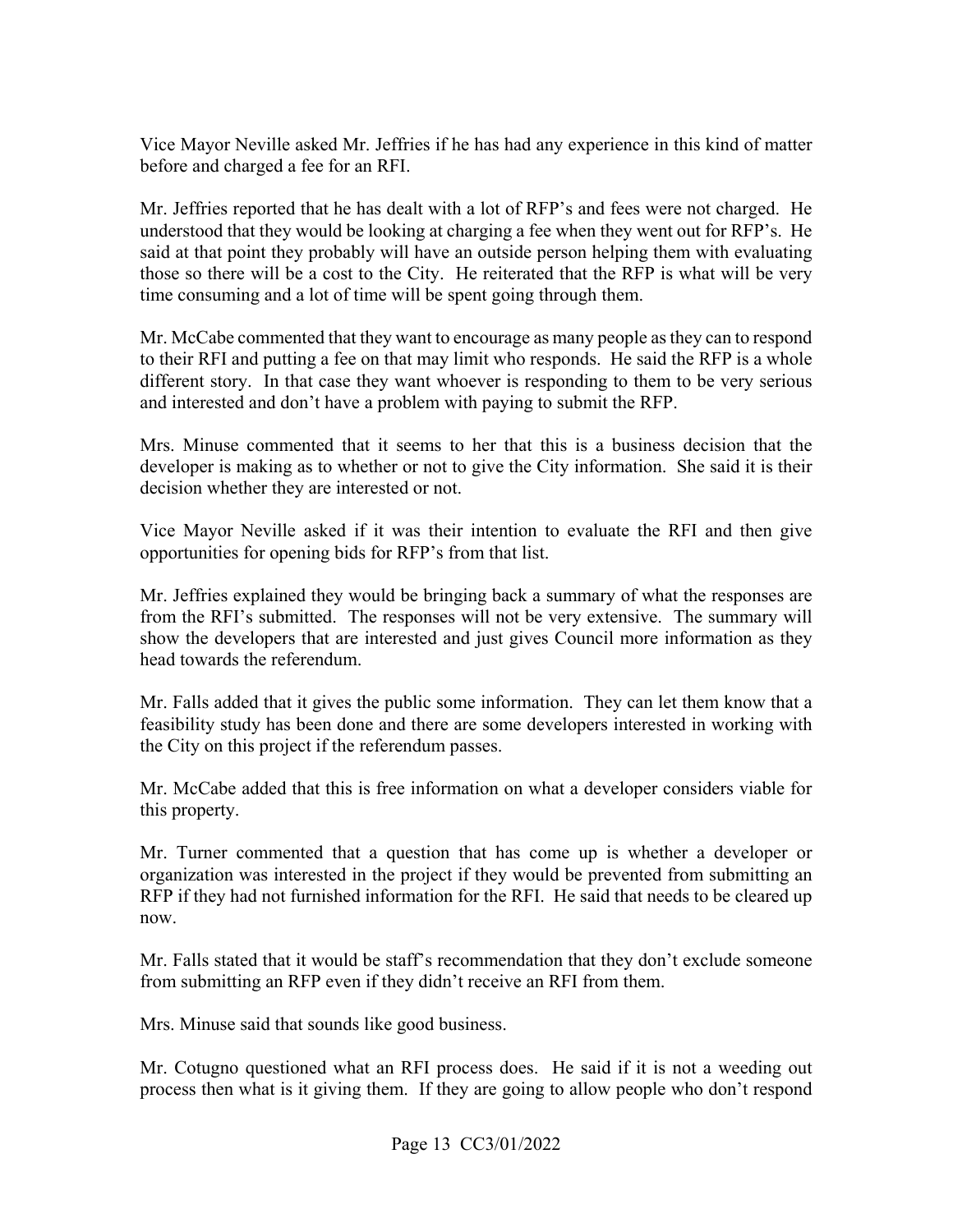don't they just move to going through the RFP process. to the RFI to respond to the RFP why go through the RFI process. He questioned why

don't they just move to going through the RFP process.<br>Mr. Falls explained that they have a conceptual plan that has to be approved by referendum.<br>If they ask for RFP's for a piece of property that they don't know if they development on they run the risk of eliminating someone who might give them a proposal if they had the referendum question answered.

 with local governments all the time. They know the process of bidding on a government process. He said that would give them more time to go through all the paperwork and make sure that everyone has conformed with all the necessary qualifications that were requested. Mr. Cotugno commented that the issue becomes that the people bidding on this project deal project. They understand the scope of the project, the investment needed to make a quote and realize that there is a chance this will not pass when it goes to referendum. He said if they are just going to use the RFI process to gather ideas then let's just go to the RFP

 sure that everyone has conformed with all the necessary qualifications that were requested. Mayor Brackett said he didn't know if the developers that they will be talking to have ever dealt with a piece of property like this before. He questioned if they were familiar with and the voters may not approve it. He said that is why they do the RFP after the referendum. having to deal with a piece of property that has to go to referendum and it might not pass

Mrs. Minuse felt that the RFI was intended to help develop the RFP.

 to respond to there might be something that staff is not thinking about that may need to be and knowing what some of the final steps will be that need to be done after the referendum has passed. Mr. Jeffries said that is true. He said if they look at some of the information that they need included in the RFP. This process is designed to assist them in leading up to the referendum

McCabe ves, Mrs. Minuse ves, Vice Mayor Neville ves, and Mayor Brackett ves. **Mr. McCabe made a motion to move forward with the RFI on March 10, 2022. Mrs. Minuse seconded the motion and it passed 4-1 with Mr. Cotugno voting no, Mr.** 

#### **D) Engineering Services for the New Water Reclamation Facility Estimated Expenditure ([\\$3,856,228.00\)](https://3,856,228.00)**

services for the new Water Reclamation Facility. Mr. Falls commented that they are at the point of entering into a contract for the engineering

 agreement to move forward with and some other items are included like the administration Mr. Rob Bolton, Water & Sewer Director, recognized Dr. Robert Reese, from CHA and Ms. Jill Grimaldi, the City's Consultant on the project. He said that this is the engineering building, etc. He said that he separated the items so that Council would have an idea of the separate cost for each of the items. He felt that this was a good number to do this project and it is was an excellent proposal and everyone is ready to get started. He said before coming to tonight's meeting he was looking at an old Power Point presentation that he did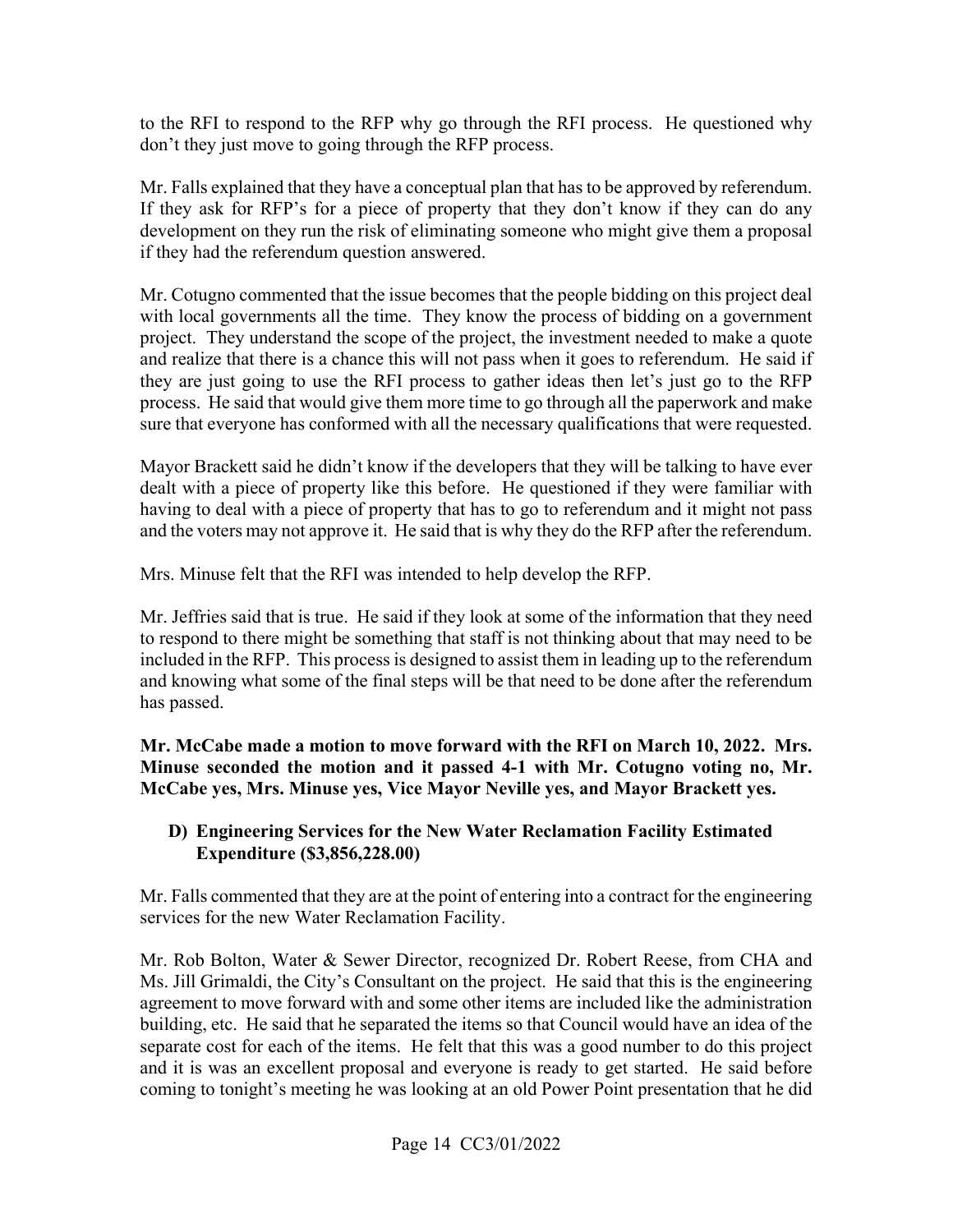covering the history of Vero Beach Water Plant and he saw where the Water Plant was built in 1925. So now 100 years later they are moving it off the Lagoon.

 Mrs. Minuse agreed that it was a good report. She said the whole center is going have a new administration building, an environmental education center, solar panels and will definitely be state of the art.

 in the State of Florida. There will be potable drinking water, stormwater, wastewater, etc. Mr. Bolton said that this will probably be one of the first water campuses that they will see

#### **Mayor Brackett made a motion to approve the Engineering Services for the new Water Reclamation Facility.**

 Vice Mayor Neville asked how many dollars in grant money the City has that goes against this.

 actually has some funds available through the \$2 ½ million dollars that they received, Mr. Bolton explained that will be coming forward. He said that Representative Grall put some money in this year's budget, which they don't know how that will come out. He which will go towards this project, they received \$1.2 million through Florida Department of Environmental Protection (FDEP) who have agreed to let them use that money for construction. He has applied for \$10 million from another grant. He said they are at the infant stage of getting the funds moving on this.

#### **Mr. McCabe seconded the motion.**

 see the City do more of is bragging about some of their real successes and the projects that they are working on. He would be happy to display some of these pamphlets at the Vero Beach Chamber of Commerce and make them available to people coming into town. Mr. McCabe complimented Mr. Bolton in coming up with the pamphlet that he provided them with tonight (on file in the Clerk's office). One of the things that he would like to

 Mr. Falls commended staff for putting this very technical project together. He said that it is a big undertaking for the City and something that they will all be proud of when it is finished.

#### **On a roll call vote the motion passed 5-0 with Mr. Cotugno voting yes, Mr. McCabe yes, Mrs. Minuse yes, Vice Mayor Neville yes, and Mayor Brackett yes.**

#### **E) Florida Statutes Chapter 164 Process – City of Vero Beach (COVB) and Indian River County (IRC) (\$[28,900.00\)](https://28,900.00)**

 Beach and Indian River County it was agreed that the City would come up with the terms one (1) component of those terms would be a damages valuation report, which would Mr. Falls reported that at the January 25, 2022, mediation meeting with the City of Vero to which Indian River County could serve the Town of Indian River Shores. He said that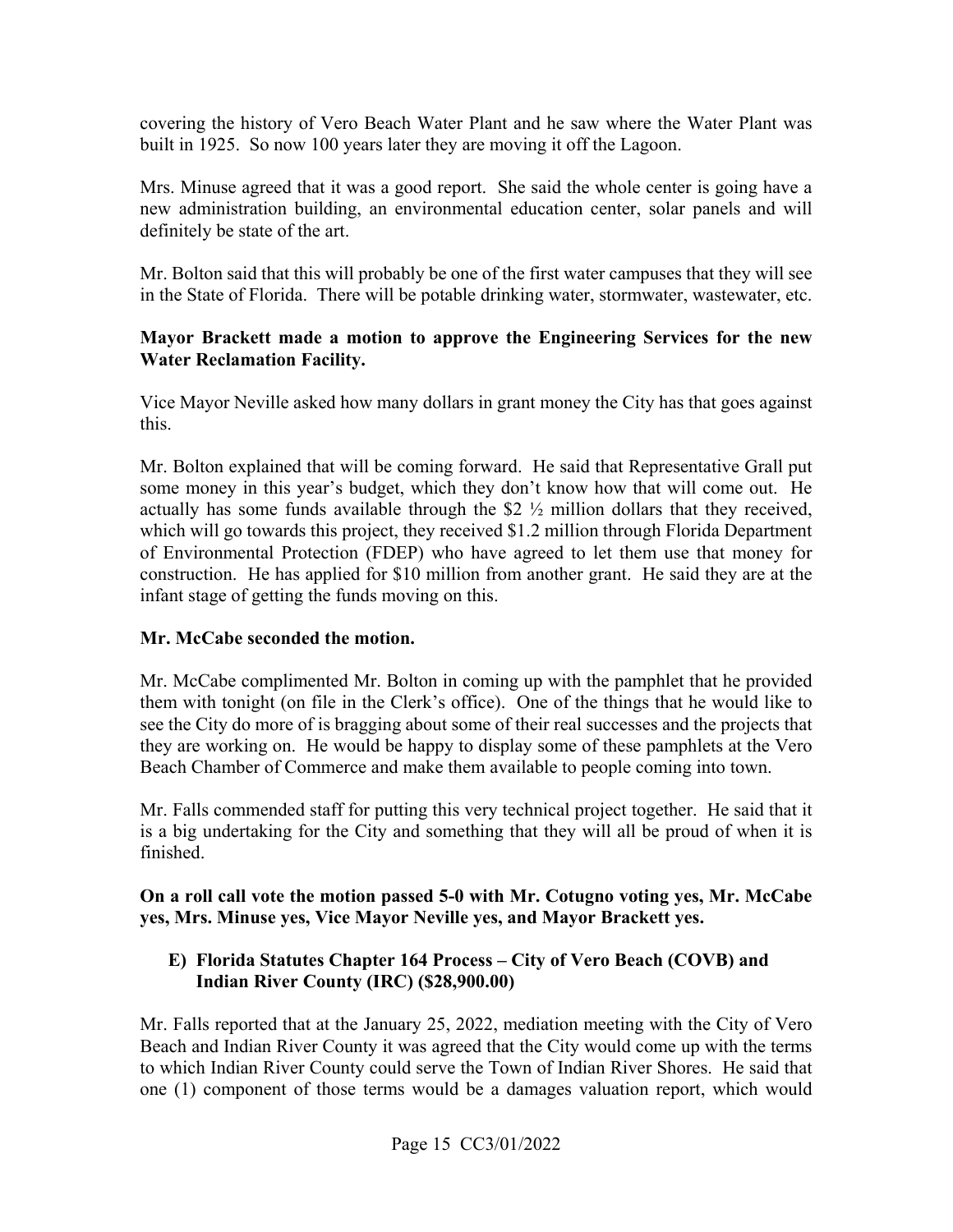him before they recommend spending public funds if the County is prepared to move forward in furnishing utility services to the Town of Indian River Shores in light of the feasibility study that came out after their January 25, 2022, meeting. The study that came exclusive of design fees and impact fees. He has not heard back from the County provide an opinion of the value of the City of Vero Beach's stranded assets. To help with this task he received a proposal from Hartman Consultants. The work would cost \$[28,900.00](https://28,900.00) and if approved by Council the money would come out of the 2021-2022 Water & Sewer Utility budget. He sent the County Administrator an email yesterday and asked out put a price tag on making that connection between \$47 and \$68 million dollars Administrator. He said if Council wishes they could table this item until the next Council meeting or they could approve it contingent on getting the County Administrator's response that the County wishes to move forward in providing the services.

Mr. McCabe felt that this needed to be done before the negotiation process starts.

Vice Mayor Neville stated that the City needs to know whether or not the County can serve the Town of Indian River Shores. He said if they cannot then there is no reason to spend this money. They need to have this definitely explained to them.

Mayor Brackett recommended tabling this item until their next City Council meeting. Council was in agreement with that.

#### **F) Add on Item – Additional Funding Request for UWHCA – Required valve and manhole adjustments due to FDOT's road improvements on A1A from South of Jasmine Lane to North of SR60/Beachland Blvd.**

 reconstruct a portion of A1A from south of Jasmine Lane to north of State Road 60 or of \$[43,512.00](https://43,512.00) to adjust vales and manholes. FDOT's project bids opened on February 23, UWHCA escrow account. Mr. Falls reported that the Florida Department of Transportation (FDOT) are planning to Beachland Boulevard. The Utility Work by Highway Contractor Agreement (UWHCA), which was approved by the City on June 15, 2021, and executed by FDOT estimated a cost 2022, and the bid price is \$[30,130.24](https://30,130.24) higher than the estimated cost. He is asking Council to approve transferring additional funds in the amount of \$30,130,24 in the FDOT

**Vice Mayor Neville made a motion to approve the request. Mr. McCabe seconded the motion and it passed unanimously.** 

#### **10. CITY ATTORNEY MATTERS**

 Mrs. Minuse brought up the memorandum that Mr. Turner sent out concerning campaign advocacy of the City and Elected Officials.

Mr. Turner explained that he sent the memorandum out in preparing for the upcoming referendum on several Charter questions. He said under the Florida Statutes a municipality or person acting on its behalf may not expend or authorize the expenditure of public funds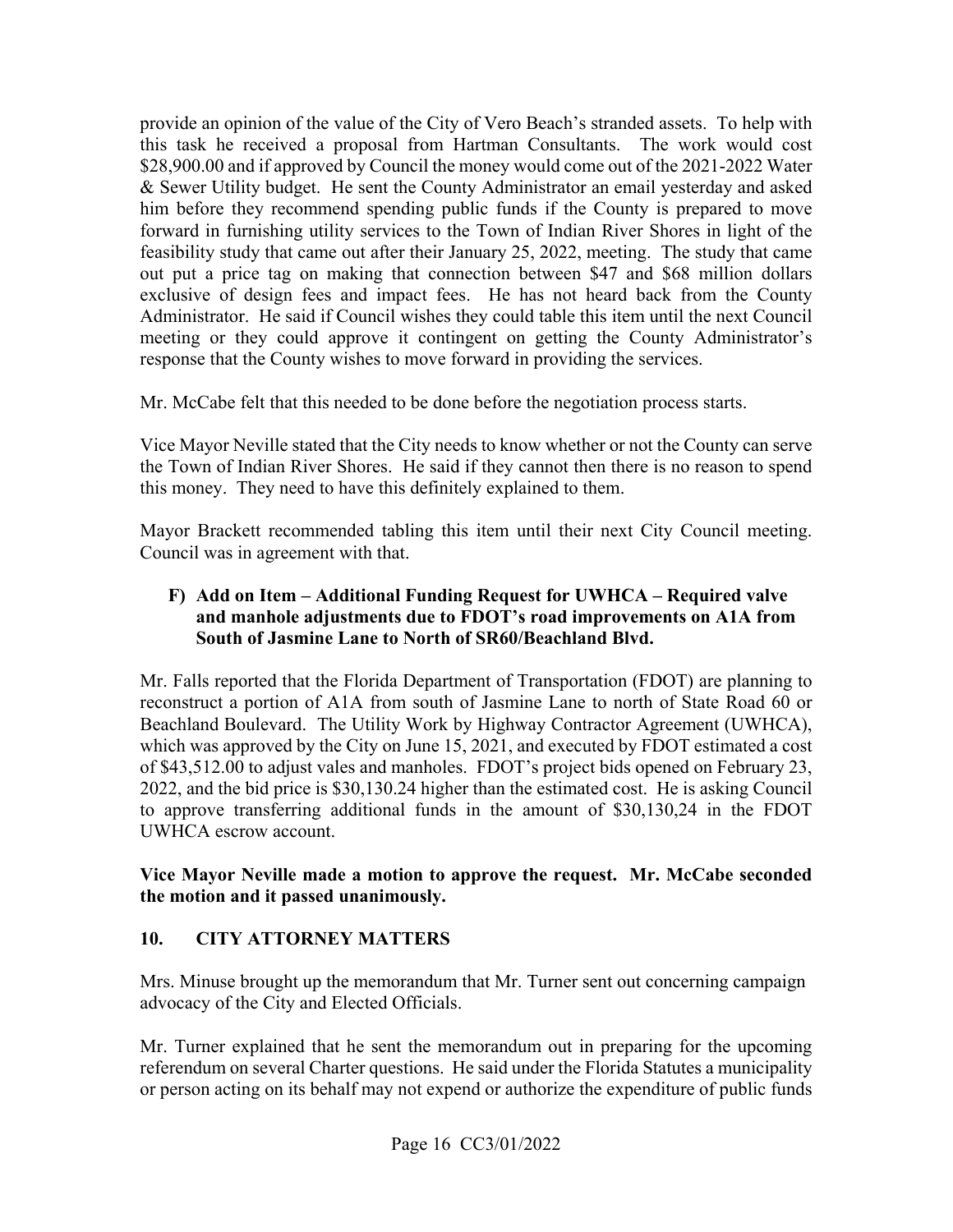City Councilmember is allowed to express their opinions from the dais. for a political advertisement or electioneering communication concerning an issue, referendum, or amendment that is subject to a vote of the electors. He said each individual

Mrs. Minuse had some concerns with people running for office and coming to the podium wearing their campaign shirts. She didn't think that was allowed.

Mr. Turner said that he is researching that and will give her an opinion on it.

## **11. COUNCILMEMBER MATTERS**

#### **A. Mayor Brackett's Matters**

 to talk to him. He said the Governor first stopped at CJ Cannon's to give an award to the City of Fellsmere and then went to the Walking Tree Brewery to speak. He also stayed in Mayor Brackett commented that the Governor was in town yesterday and he had a chance town for dinner with a private group. He said it was good to see him in Vero Beach.

## **B. Vice Mayor Neville's Matters**

Vice Mayor Neville wanted to make it clear that if he receives an email on his private email or phone that has to do with City business because of the public records law he has to give a copy of the document to the City Clerk. He had a couple of pieces of correspondence that came to him and he gave them to the City Clerk and now is being asked to make a public apology when all he is doing is following policy.

## **C. Councilmember Minuse's Matters**

 the Florida League of Cities Quality magazine. The first article was on the creation of the Mrs. Minuse thanked the City Clerk's office for doing two (2) articles that will appear in Cultural Arts Village and the other article was to let everyone know that the City of Vero Beach received the Florida-Friendly Landscaping Award.

 Mrs. Minuse reported that she attended the symbolic ribbon cutting for the new Safespace living facility. She said that Gabby Petito's parents were there and gave Safespace a very generous contribution. She said there are flyers in the lobby about Safespace with their contact information for anyone needing them.

 Mrs. Minuse stated that the Metropolitan Planning Organization (MPO) visioning meeting on what has been done. They have developed consensus for what is important. It is the concluded at the County Planning and Zoning Board meeting last week. It was an overview consensus to protect and preserve the Indian River Lagoon. They want to see more flexible uses in the agricultural areas and near major freeway interchanges. They are encouraging solar and alternative energy sources and having more economic development to attract more young people.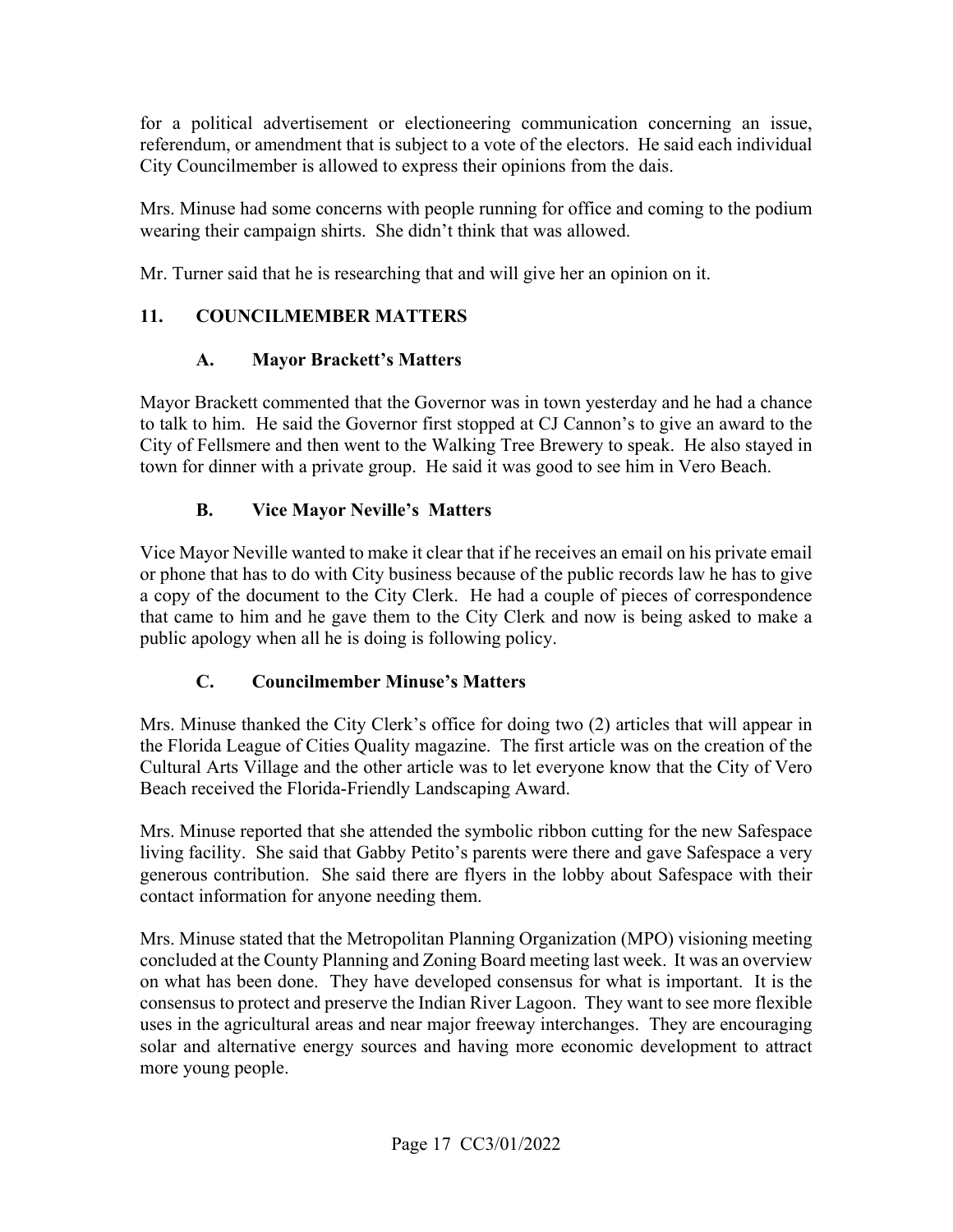Mrs. Minuse commented that the Indian River County School District and MainStreet are working together to come up with a walking path at the Jimmy Graves Sports Complex and inquiring about funding from the MPO.

 Mrs. Minuse thanked the City of Fellsmere and the Town of Orchid for their support in passing a Resolution for helping with the House and Senate Bills for the Airport. She said Brightline. She said one (1) of the things that came out of the update was that quiet zones Railroad Association (FRA) will be doing it through FDOT. She said there is a lot of at the last Treasure Coast Regional Planning Council there was an update given on were not the responsibility of Brightline. She was told if there is any funding the Florida optimism right now that there will be 100% funding behind the grant funding. They are looking at an expanded role for law enforcement at these crossings because the fatalities are basically suicides.

questions answered. Mrs. Minuse reported on the FDOT meeting that took place here at City Hall concerning the 17<sup>th</sup> Street Alma Lee Loy Bridge and also discussion on the road from the eastern end of the bridge over to A1A. Hopefully, the people who are being impacted by had their

questions answered.<br>Vice Mayor Neville added that the biggest things they were concerned about was moving the cones to get them out of the cross streets, which will be taken care of.

#### **D. Councilmember McCabe's Matters**

 successful it was. Mr. McCabe reported on the Rotary Brew and Wing Fest that recently took place and how

#### **E. Councilmember Cotugno's Matters**

 for the entire County as well. Mr. Cotugno appreciated Mrs. Minuse mentioning MPO and the Jimmy Graves complex. He said that the County now wants to participate along with the City who has also received an offer to participate. He feels development of this complex is beneficial for the City and

16<sup>th</sup> and he encouraged Council if they had time in their schedule to think about doing it also. His wife now sits on the Board of Senior Resources. He said this is a good cause and Mr. Cotugno commented that he will be volunteering to deliver Meals on Wheels on March asked everyone on Council if they can to take time to do this it is very rewarding.

 Mr. Cotugno brought up the time scheduled for their meetings. He said they have two (2) workshop and the other is the Distribution of the American Rescue Plan (ARP) funds. He to the Marina. meetings coming up that he feels should be held at night. The first one (1) is the Marina asked that those meetings be held in the evening where they will get a great cross section of people who have input to how they want to spend the ARP money and what is happening to the Marina.<br>Page 18  $CC3/01/2022$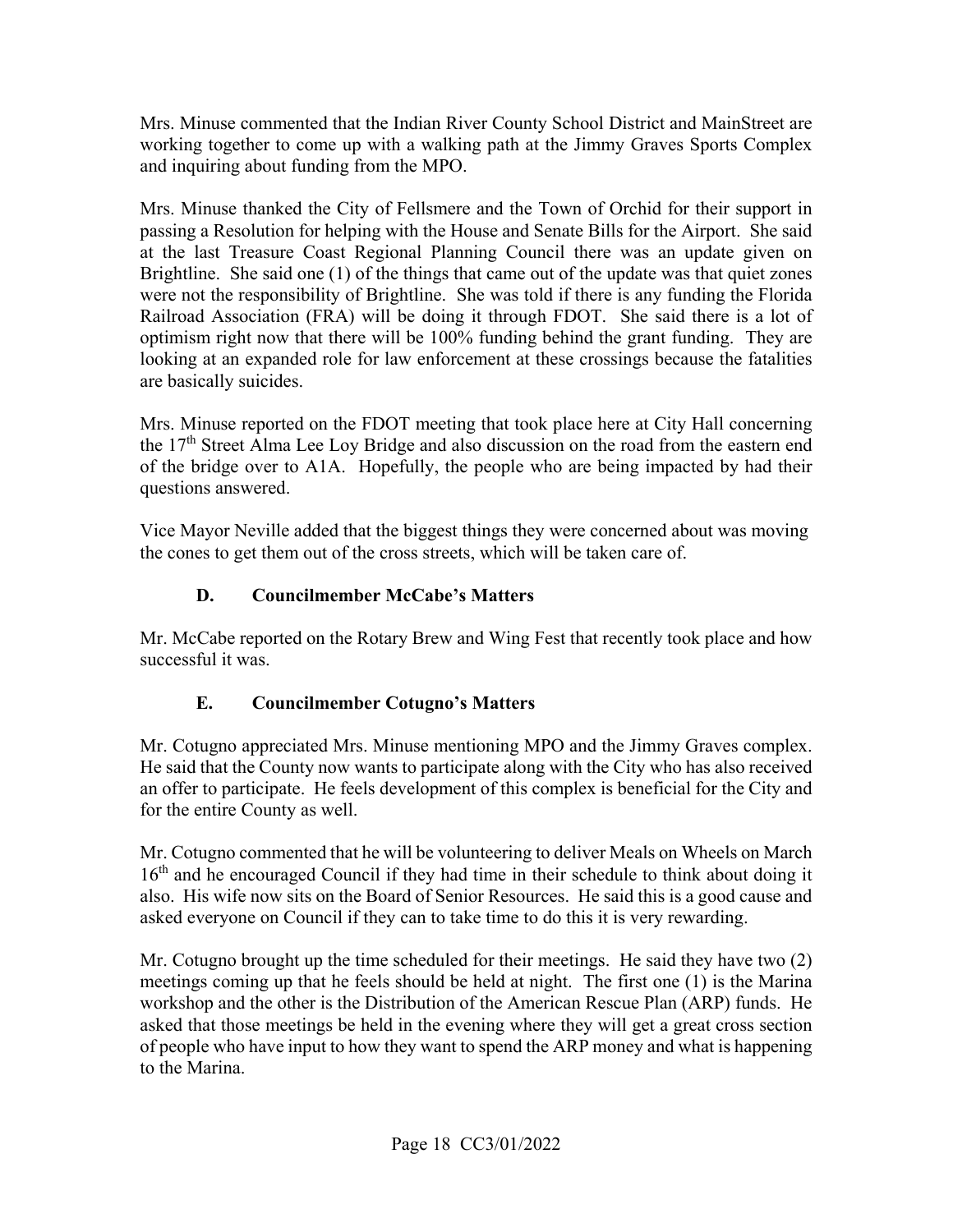then they can discuss it at the next meeting. Mr. Turner commented that if it was Council's desire to have these meetings in the evening

 when people are getting off work. Mr. Cotugno felt that 5:00 p.m. or 6:00 p.m. was a great time to start their meetings. It is

Vice Mayor Neville asked if they would be taking public comments at these workshops.

 been public comment at the workshops. From his experience workshops are held for the Mr. Turner explained that generally at a workshop no action is taken so no public comments are taken. However, under the City procedures that Council has been following there has body or agency to discuss items.

Mayor Brackett said for the Marina expansion they have been discussing it since 2019 so they don't need to discuss it among themselves anymore. So for this particular workshop there would be public input taken.

 discussions have been going back and forth. Now they are hearing that the public would Mr. Cotugno agreed that for the Marina Expansion it has been going on since 2018 and like to express their comments.

 discuss the Marina and public comments will be allowed. He was not sure about the Mr. Turner explained it will not be a Special Call meeting. It will just be a workshop to funding item.

Mayor Brackett wondered if they needed to have a workshop for the ARP funding.

 Mr. Cotugno felt that before they decide how to spend the money that they have a discussion amongst themselves based upon input that they receive from the citizens.

 Mayor Brackett asked if they could do that at a regular Council meeting. He said the last time that they received money from the CARES Act they didn't have anyone that wanted to be heard. So he didn't know if there would be a huge turnout for the ARP funding.

 that will want to voice their opinion. He had no problem having this heard at a Council Mr. Cotugno stated that when people find out how much money there is and the fact that there is a discretion by City Council on how it gets spent he was sure there will be people meeting as long as it starts later.

in the evening. Mayor Brackett commented that it looks like they are starting to have all of their meetings

in the evening.<br>Vice Mayor Neville expressed that the public has multiple ways in communicating with themselves. He said the Marina Expansion is an emotional concept, which doesn't come the Council and they don't necessarily have to come to the dais in order to express through an email and he understands the public wanting to attend a meeting and speak. He